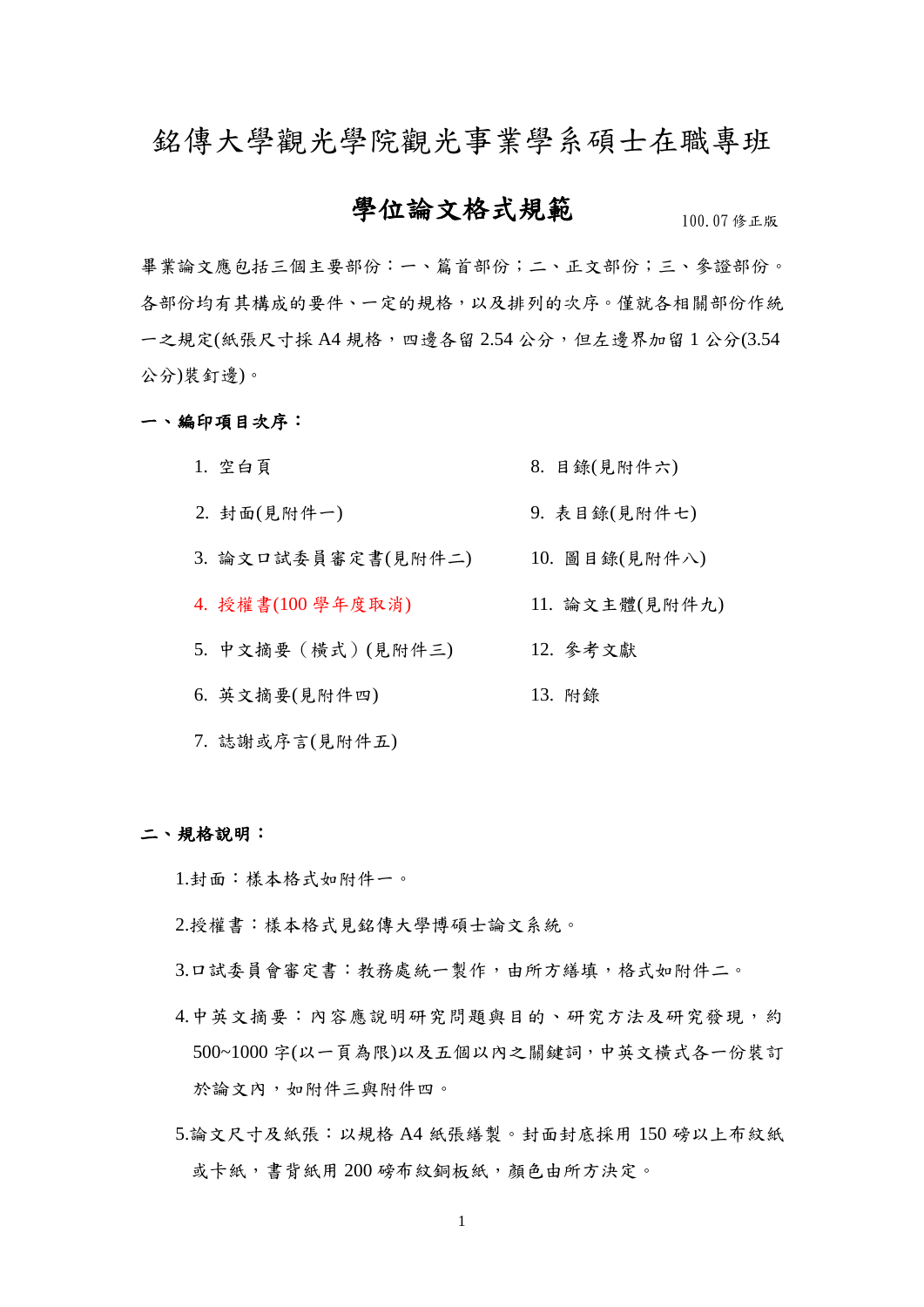- 6.文字規格:文章主體以中文為主,自左至右,橫式打字繕排,文句中引用 之外語原文以()號附註。
- $7.\overline{5}$   $\overline{4}$   $\overline{5}$   $(1)$ 中文摘要至圖表目錄, 以 i ii iii,...等大寫羅馬數字連續編頁。 (2)論文第壹章至附錄,均以 1,2,3,…等阿拉伯數字連續編頁。
- $8.$ 文獻引用: 文獻引用方式,請參考 APA Style。(5<sup>th</sup> ed.)

9.圖、表之處理:

- (1) 圖、表應置於正文內,其目錄撰寫格式,如附件七與附件八。
- (2) 表號及表名置於表上方,圖號及圖名置於圖下方,並以阿拉伯數字區 分不同之圖、表。
- (3) 圖、表資料來源及說明,或是內容需要(如表中之符號)作簡要說明 時,請置於圖、表下方。例:

表 2-2 組織知識的轉變

資料來源:Nonaka, 1994, p.19

圖 4-1 組織記憶實體之五大基本部分 資料來源:Mintzberg, 1979, p. 20

10.論文本文:

- (1)中文字體為標楷體, 英文字體為 Times New Roman, 內文字型大小為 12。
- (2)章節編號:章次使用壹、貳、…等大寫數字編號,節次編號則使用一、 二、...…等數字,其段次與細目則配合一、(一)、1、(1)等層次順序 之阿拉伯數字。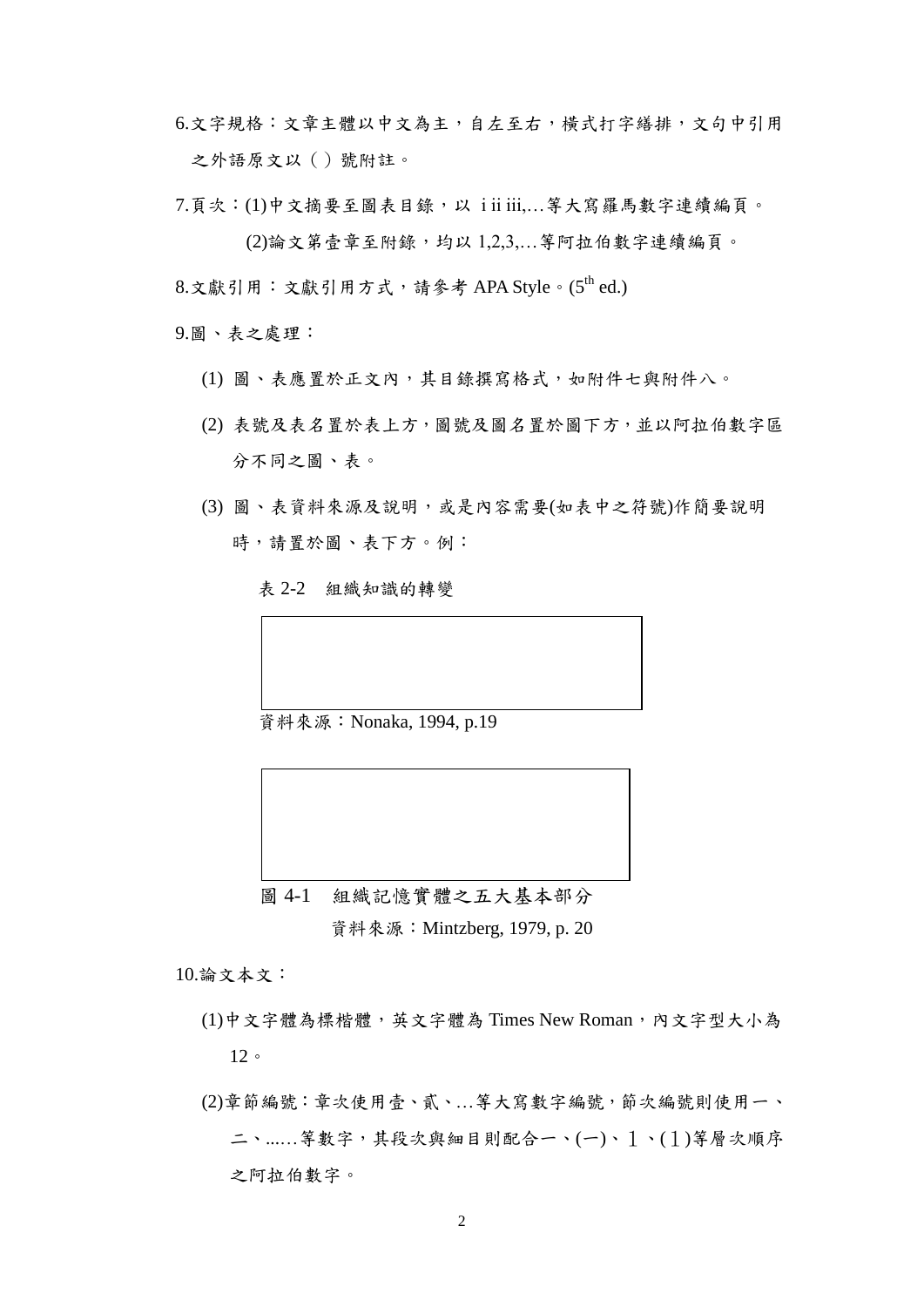(3)章節名稱及段落層次,其格式及字型大小如附件九。

章次、章名稱位於打字版面頂端中央處。

節次、段次均自版面左端排起,各空一、二格後,繕排名稱。

小段以下等號次及名稱,均以行首數格間距表明層次。

- (4)行距:中英文為 1.5 倍行高,章名下留雙倍行距。
- (5)字距:中文為標準字距,如本規範使用字距,每行最少 32 字。英文不 拘。
- (6)文句內數字運用:

描敘性、非運算之簡單數字及分數數字,以中文數字表示。

- 例:一百五十人,三萬二仟元,六十分之十七等。
- 繁長者視情況使用中文或阿拉伯數字,以簡明為宜。
- 例:美金三十三億元(不用 3,300,000,000 元)。

\$15,349 (不用一萬五千三百四十九美元)。

- (7)數學公式:文中各數式,依出現次序連續編式號,並加( )號標明於文 中或數式後。
- 11.參考文獻:文獻部份請將中文列於前,英文列於後,按姓氏筆畫或字母 順序排列,中文部分參閱以下範例,英文部分則參考 APA Style。

(1)期刊中之文章(Journals):

作者 (發行年份)。文章名稱。期刊名稱,卷,頁數-頁數。

或

作者 (發行年份)。文章名稱。期刊名稱,卷(期),頁數-頁數。

例:

- 許宗哲、陳非與陳銘傳(1987)。可控制程式之應用。機械月刊,*13*, 99-103。
- 許宗哲、陳非與陳銘傳(1987)。可控制程式之應用。機械月刊,*13*(9), 99-103。

Spetch, M. L.,& Wilkie, D. M. (1983). The review on tourism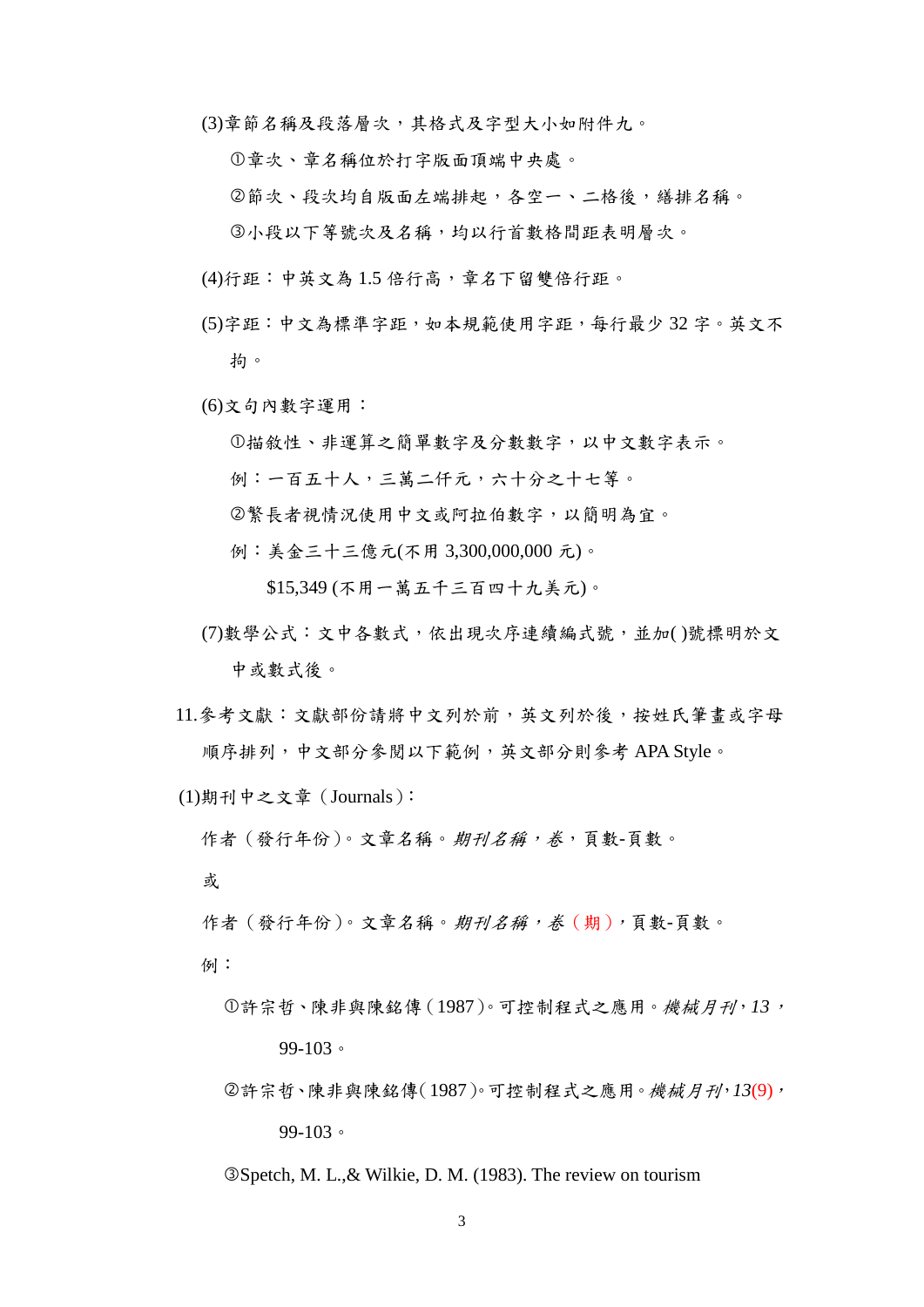marketing . *Journal of Tourism Research, 9,* 14-30.

Spetch, M. L., & Wilkie, D. M. (1983). The review on tourism marketing . *Journal of Tourism Research, 9*(1)*,* 14-30.

James, P. W., O'Dell, W., Snyder, R. P.,& Williams,P. D. (2001). The

recipes for happiness, self-worth, and social interaction. *Journal of Personality and Social Psychology, 64*, 1120-1130.

\*多作者時在本文可寫成:(Spetch et al., 1990)。

\*書名或文章名為首字大寫,如遇:符號則首字再大寫。

\*期刊名、雜誌名稱則為每字大寫。

\*在本文中多個文獻之表達:(Spetch, 1956; Glase & Bond, 1981)。

整份期刊(Entire issue of the Journal)。

編者(發行年份)。特刊名稱。*期刊名稱,卷*(期)。

Glaser, R., Spetch, M. L., & Bond, L. (Eds.). (1981). Testing: Concepts, policy, practice, and research [Special issues]. American *Psychologist, 63*(10).

 $(2)$ 書 $(Book)$ :

作者(發行年份)。書名(第×版)。出版地:出版商。

例:

- 方世榮(1994)。行銷管理學-分析、計畫、執行與特制(第三版)。 臺北:東華書局。
- Bernstein, T. M. (1965). *The careful writer: A modern guide to English usage* (3<sup>rd</sup> ed.). New York: Atheneum.
- American Psyciatric Association. (1980). *Diagnostic and statistical manual of mental disorders.* Washinton, DC: Author.

(3)編輯書(Edited Book):

作者(編)(發行年份)。書名。出版地:出版商。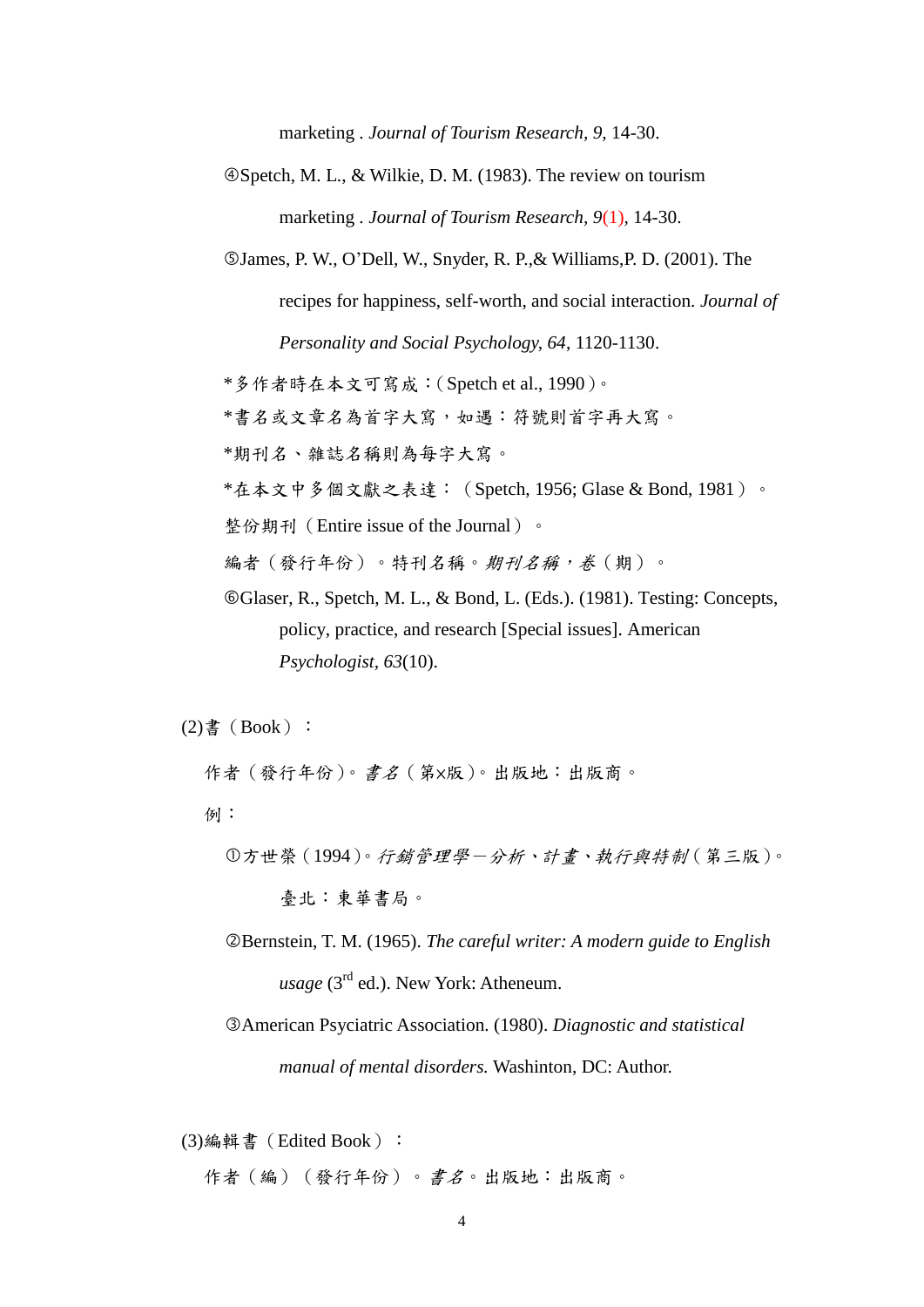例:

Montcalm, P. F., Simmons, R., & Jennings, M. M. (2001). Tightening the limits of student football stars to prevent problems. In F. S. Smith & T. S. Elliot (Eds.), *Faculty perceptions of student athletes*  (pp. 49-61). Washington DC: American Psychological Association. Gibbs, J. T., & Gibbs, M. P. (Eds.). (1999). *A Practical guide to first aid for the entire family.* San Francisco: Jossey-Bass.

(4) 一本書中之某篇文章 (Article or chapter in an edited book): 作者(發行年份)。文章名稱。載於編者名(編),書名(pp. 頁數-頁 數)。出版地:出版商。

例:

Hartley, J. T. Jr. (1980). Learing and memory. In L. W. Poom (Ed.), *Aging in the 1980s* (pp. 239-252). Washington DC: American Psychological Association.

(5)書本回顧(Book Review):

例:

O'Hare, S. (1998). Something is rotten in the state of nursing. [Review of the book *The current state of the art in nursing*]. *Science*, 272, 155.

(6)翻譯書:

原作者(發行年份)。書名(翻譯者名,Trans.)。出版地:出版商。(原 出版年份)

例:

Solotaroff, L. S. (1969). *The mind of a mnemonist* (A. R. Luria, Trans.). New York: Avon Books.(Original Work published 1965)

Kotler, P. & Armstrong, G. (1990)。行銷學(許是祥譯)。臺北市:前

程企業管理公司。(原著發行於 1988)

在本文則為:(Kolter & Armstrong, 1988/1990)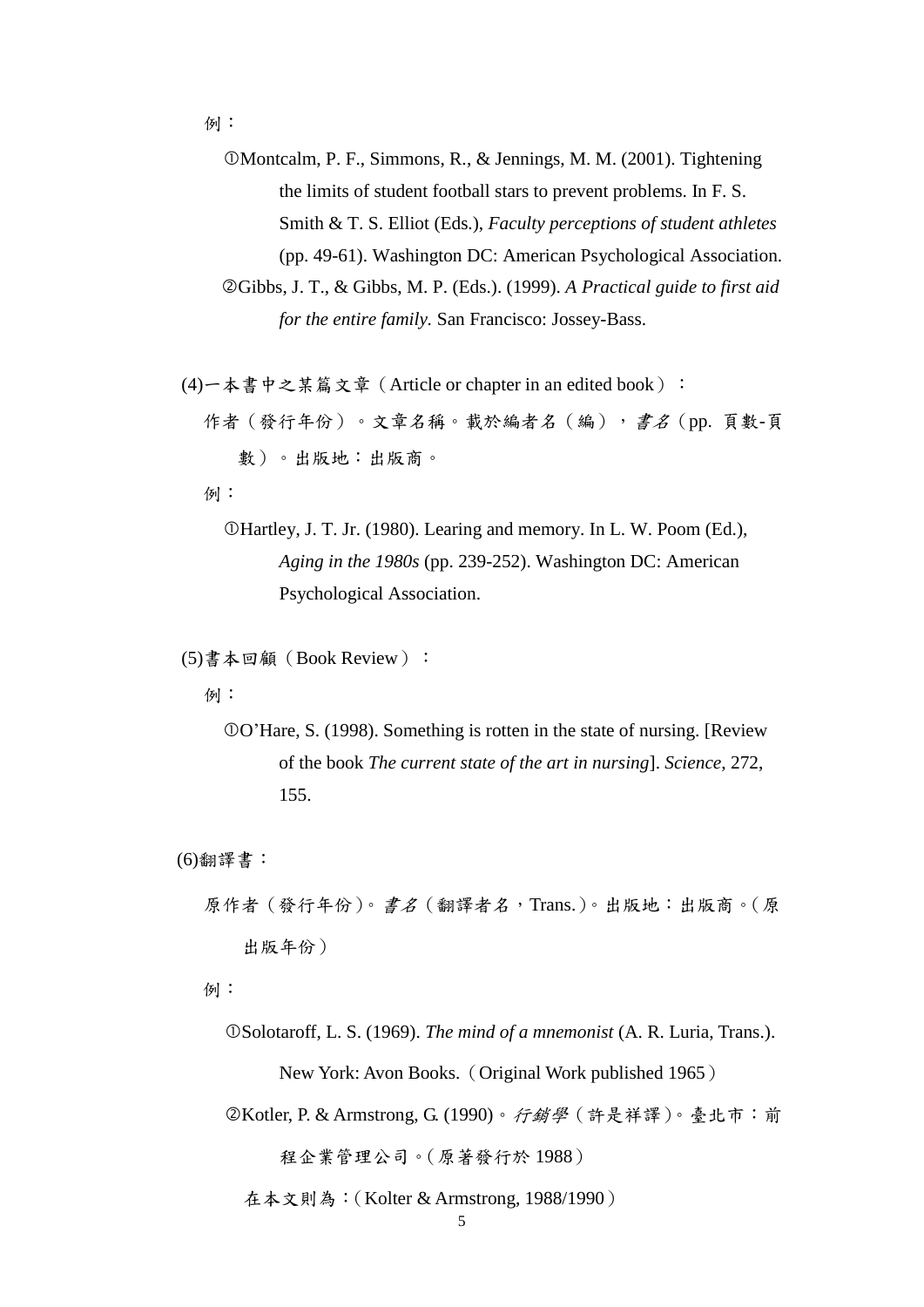(7)論文集(Proceedings):

作者(發行年份)。文章名稱。載於編者名,論文集名稱(pp.頁數-頁數)。 出版地:出版商。

例:

李圓圈(1997)。休閒價值觀之研究。載於石正方(編),休閒事業 管理研討會論文集(頁 239-252)。臺北:休閒事業管理學會。

Hartley, J. T. (1980). Learing and memory. In L. W. Poom (Ed.) *Proceedings of the Fourth International Symposium on Military*  (pp. 239-252). Washington DC: American Psychological Association.

(8)在研討會發表而未出版之論文:

作者(發行年份,月)。文章名稱。會議名稱,會議地點。

例:

 陳銘傳(1998,6 月)。休閒價值觀之研究。銘傳大學觀光系跨越二 十世紀論文研討會發表論文,桃園。

 Singh, R. (1980, February). *The structure of processing*. Paper presented at the meeting of the Society for Psychological Research, Cincinnati, OH.

(9)學位論文(Dissertation and thesis):

作者 (年份)。論文名稱。學位名稱論文,校及系所完整名稱,地點。 例:

陳企榮(1992)。資訊高速公路之機會。未出版碩士論文,國立中央 大學資訊管理研究所,中壢。

Pendar, J. E. (1982). *Curriculum and career.* Unpublished doctorate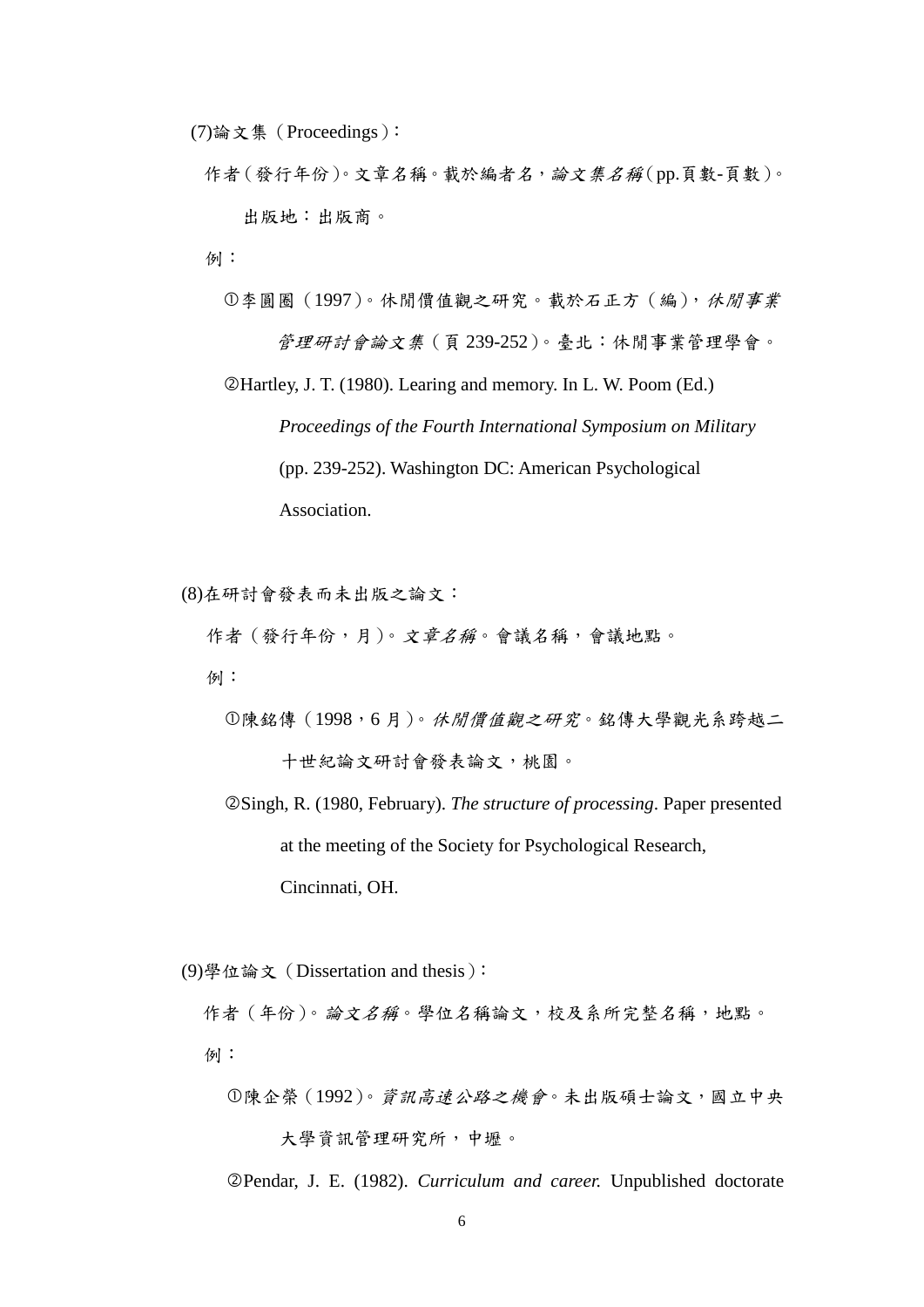dissertation, McGill University, Montreal.

 Pendar, J. E. (1982). *Curriculum and career.* Unpublished master thesis, McGill University, Montreal.

 $(10)$ 報告 (Report):

研究單位(發行年份)。報告名稱。出版地:委託單位。

例:

National Institute of Mental Health. (1982). Television and Behavior:

*Ten years of scientific progress.* Washington DC: U.S. Goernment Printing Office.

研究單位(發行年份)。報告名稱。出版地:同作者。

例:

交通部觀光局(1987)。中華民國七十五年度臺灣地區國民旅遊狀況

調查報告。臺北:同作者。

(11)雜誌(Magazine):

作者 (年,月)。文章名稱。雜誌名稱, 卷 (期), 頁 xx-xx。

例:

王志仁(1997,1 月)。網際網路-臺灣的機會與威脅。天下雜誌,  $(27)$ , 頁 60-66。

Gardner, H. (1981, December). Do babies sing a universal song? *Psychology Today*, pp. 60-67.

Chilton, L. A. (2001, January 21). Above this watery planet. *Time*, 144, 59-61.

(12)報紙(Newsletter Article, Corporate author)

作者(年,月日)。標題名稱。報紙名稱,頁版數。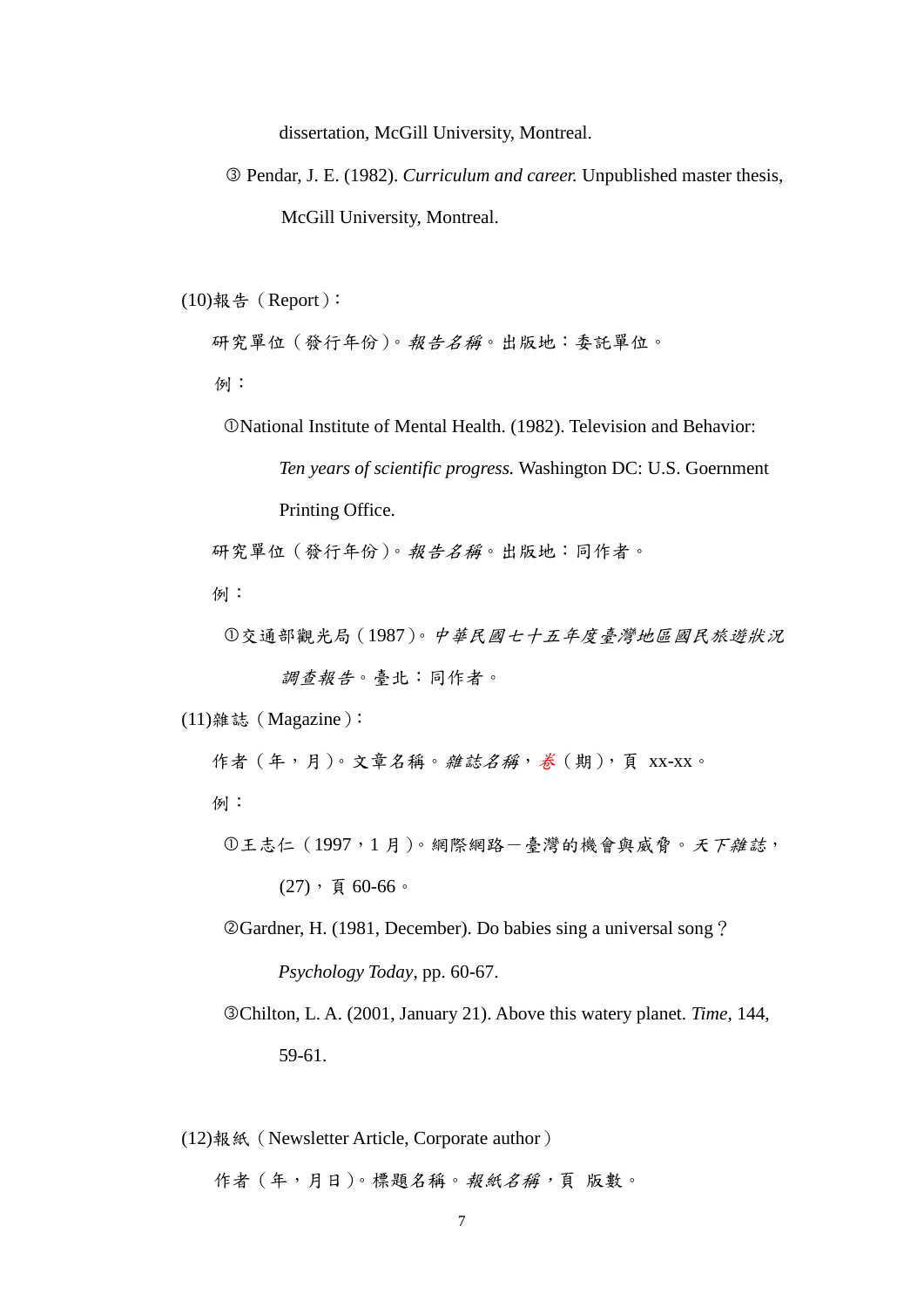- 例:
	- 張原(1988,1 月 4 日)。正視賭博:禁不勝禁不如開放。中央日報, 頁 3。
	- 正視賭博:禁不勝禁不如開放(1988,1 月 4 日)。中央日報,頁 3。
	- Staff. (1980, September 1). Professionals face tax rises as IRS targets personal-service corporations. *Behavior Today*, pp. A5, A7.
- (13)電子參考文獻(Electronic References)

包括有整合的資料庫(aggregated database),網路期刊(online Journals),網站或網頁(web sites or web pages),網路上之討論群(web or e-mail-based discussion groups),網路上之新聞稿(web or e-mail-based newsletter)

可分四大類:

※網路期刊(Online periodical)

作者1,作者2,作者3(年份)。文章題目[電子文件]。期刊名稱,卷 (期),頁數-頁數。摘自日期,摘自來源:綱站名稱。

 Author, A. A., Author, B. B., & Author, C. C. (year). Title of article [Electronic version]. *Title of Periodical*, xx, xxxx. Retrieved month, day, year, from source.

例:

Ashe, A. A., Bagatelle, B. B., & Candy, C. C. (2001). My love of nursing [Electronic version]. *Journal of Nursing*, 23, 117-123. Retrieved Novermber 22, 2001 from

## [http://www.journalo](http://www.journal/)fnursing.com

※網路文章(Online document)

作者(年份)。文章名稱。摘自日期,摘自來源:網站名稱。

Author, A. A. (year), *Title of work*. Retrieved month, day, year, from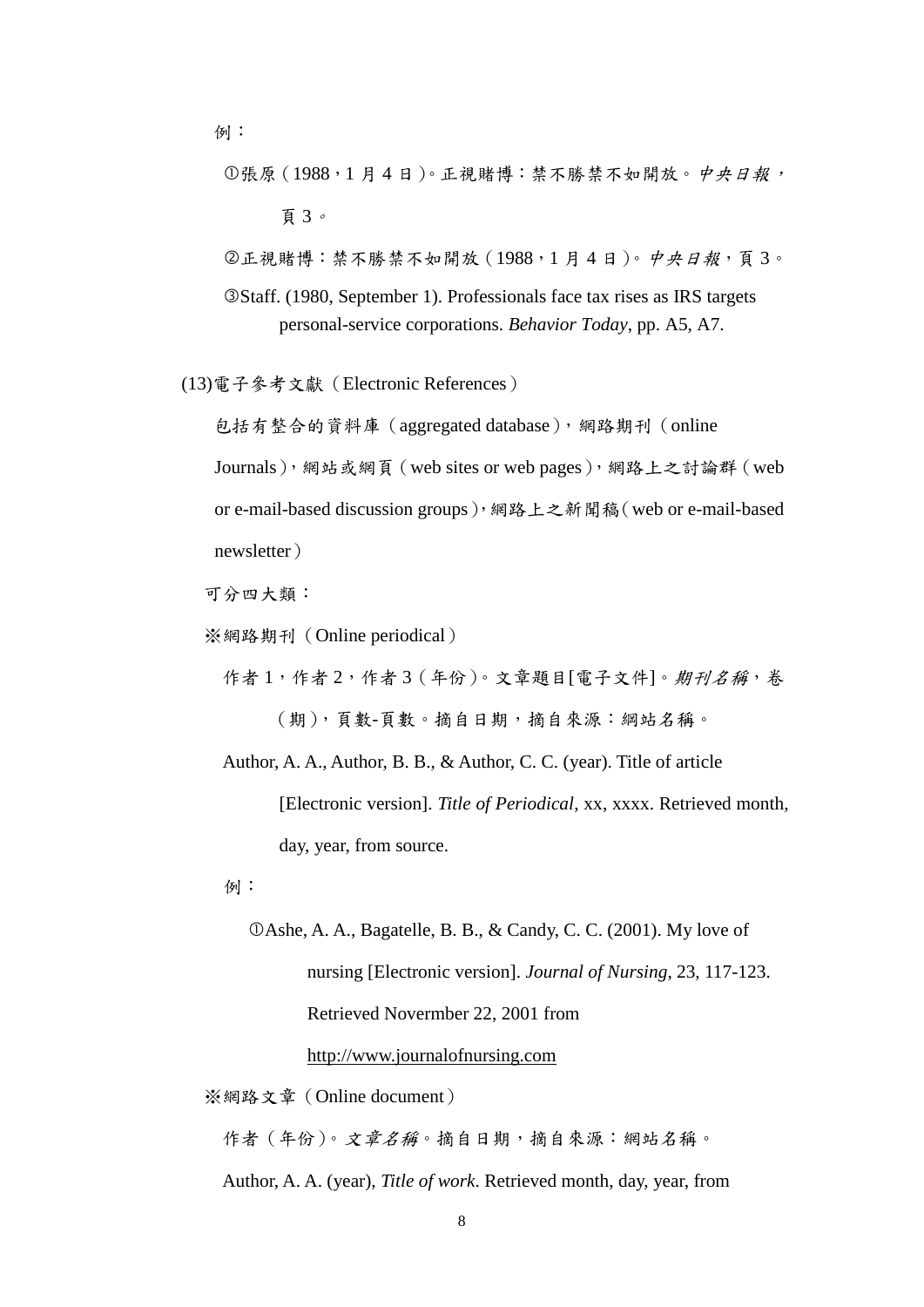source.

例:

Greater New Milford Area Healthy Community 2000, Task Force on

Teen and Adolescent Issues. (n.d.). *Who has time for a family meal*?*You do*! Retrieved October 5, 2000, from

http://www.familtymealtime.org

※光碟版摘要(Abstract on CD-ROM)

作者(發行年份)。光碟標題名稱[CD-ROM]。期刊名稱,卷,頁數-

頁數。摘要摘自:資料來源取用號碼。

例:

Meyer, A. S. (1993). Employee assistant program supervisory referrals: Characteristics of referring and nonreferring supervisors [CD-ROM]. *Memory & Cognition, 20*, 715-726. Abstract from ProQuest File: Dissertation Abstract Item: 9315947.

※連線摘要(On line abstract)

作者(發行年份)。光碟標題名稱[On-line]。期刊名稱,卷,頁數-頁數。 摘要摘自:資料來源取用號碼。

例:

 Meyer, A. S. (1993). Employee assistant program supervisory referrals: Characteristics of referring and nonreferring supervisors [On-line]. *Memory & Cognition, 20, 715-726. Abstract from:* ProQuest File: Dissertation Abstract item: 9315947.

12. 論文提要電子檔:將中、英文摘要及論文全文製成電子檔案(word 檔及 pdf 檔),燒錄於光碟片上,繳至所務辦公室彙總。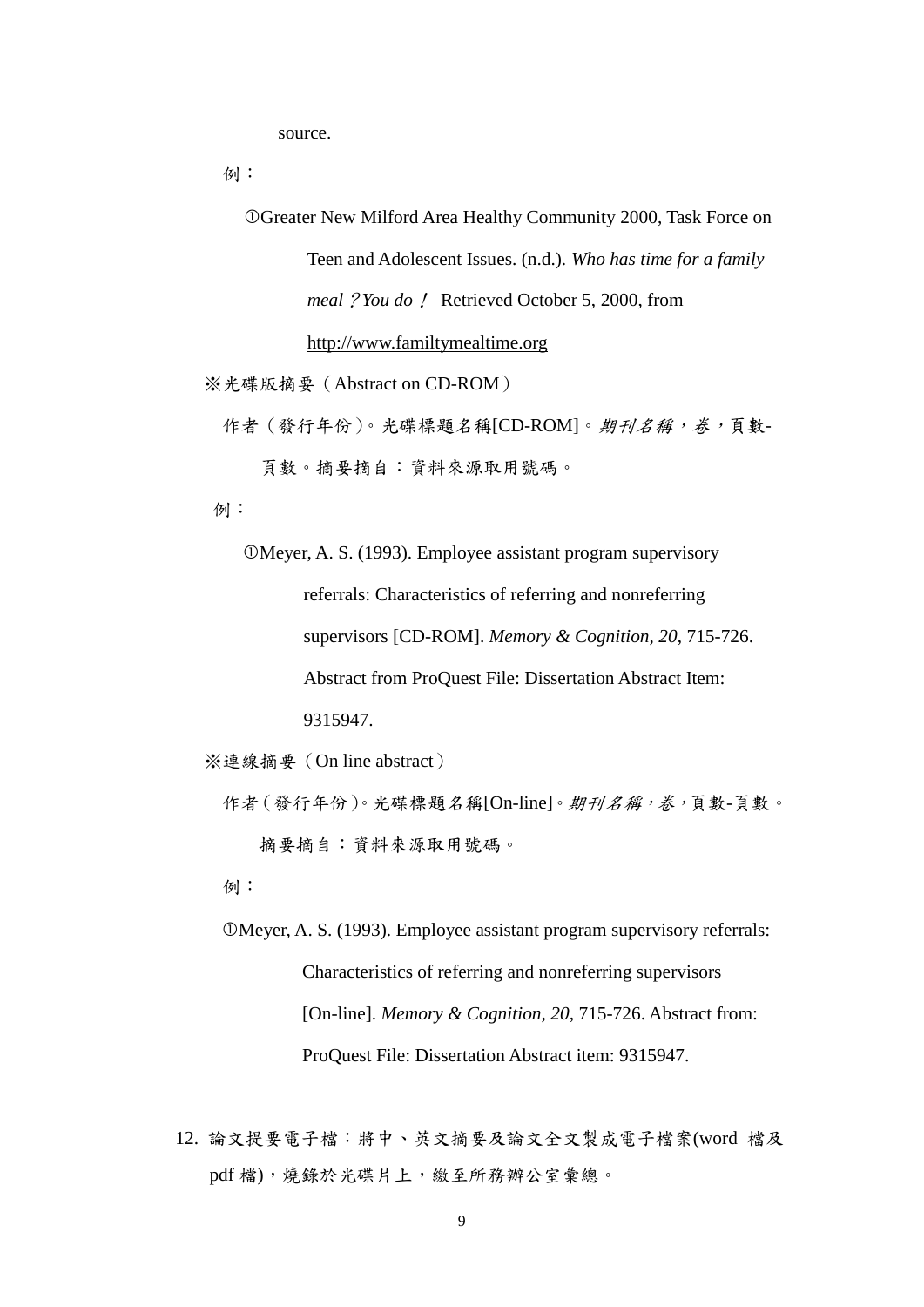13. 裝訂:自論文本左端裝訂,書背須打印1校、所名、2學位論文別、3、

4論文名稱、5著者姓名、6日期。

範例:

銘 傳 大學觀 光學院

碩士論文 策略聯盟對績效之影響 王小明 撰 二0 一1年十二月 観光事業學系碩士在職專班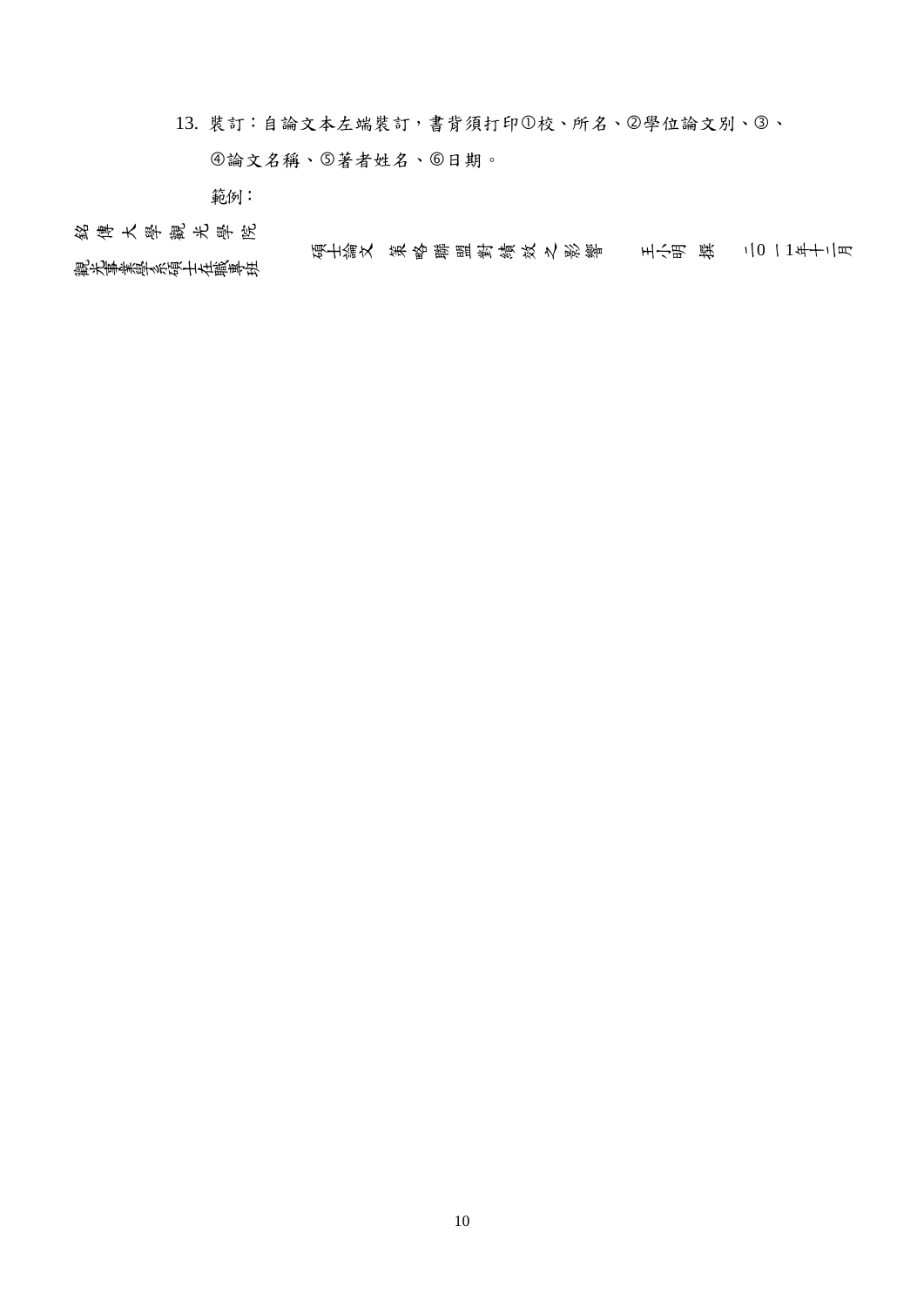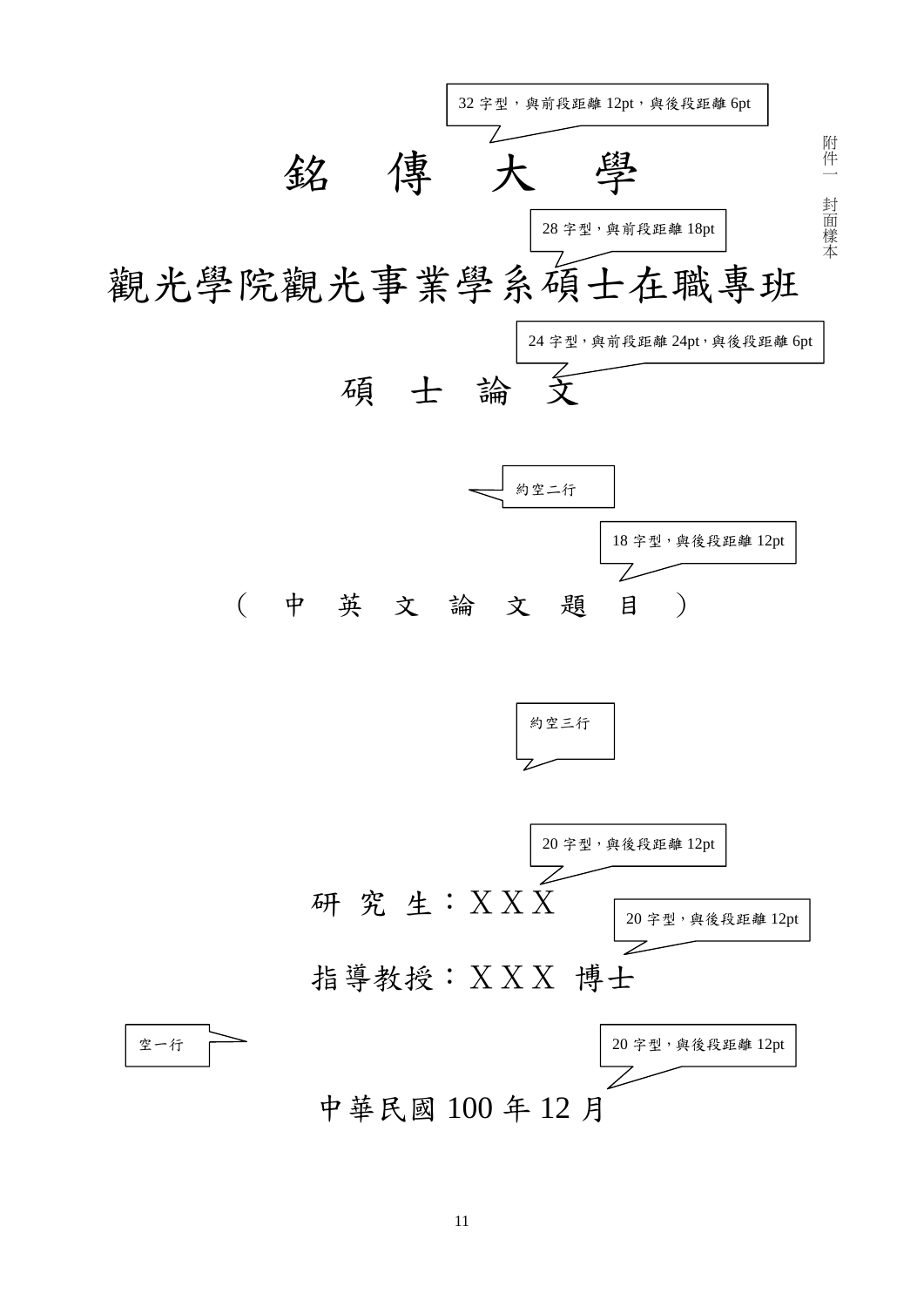## 銘 傳 大 學

附 件 二

口 試 委 員 審 定 書 樣 本

觀光學院觀光事業學系碩士在職專班

## 論文口試委員會審定書

| 本校觀光學院觀光事業學系碩士在職專班 _____ |               |  |    | 君 |
|--------------------------|---------------|--|----|---|
| 所提論文(中文) 2010年1月11日      |               |  |    |   |
|                          |               |  |    |   |
|                          |               |  |    |   |
| 合於碩士資格水準、業經本委員會評審認可。     |               |  |    |   |
| 口試委員:                    |               |  |    |   |
| (召集人)                    |               |  |    |   |
|                          |               |  |    |   |
|                          |               |  |    |   |
|                          |               |  |    |   |
| 研究所所長:                   |               |  | 博士 |   |
|                          | 中華民國 100 年 12 |  | 月  | 日 |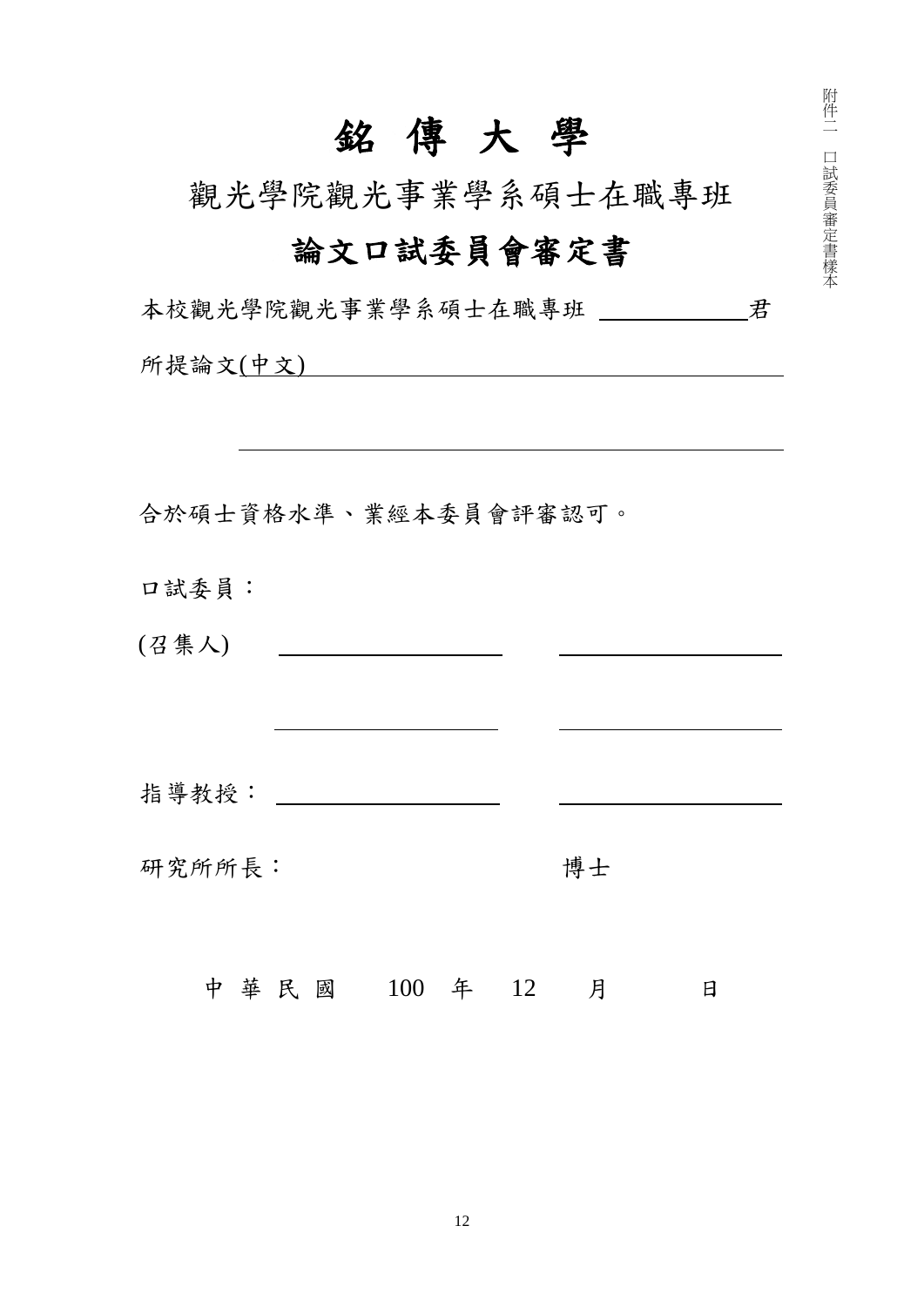

XXXXXXXXXXXXXXXXXXXXXXXXXXX XXXXXXXXXXXXXXXXXXXXXXXXXXXXX XXXXXXXXXXXXXXXXXXXXXXXXXXXXX XXXXXXXXXXXXXXXXXXXXXXX。

 XXXXXXXXXXXXXXXXXXXXXXXXXXX XXXXXXXXXXXXXXXXXXXXXXXXXXXXX XXXXXXXXXXXXXXXXXXXXXXXXXXXXX

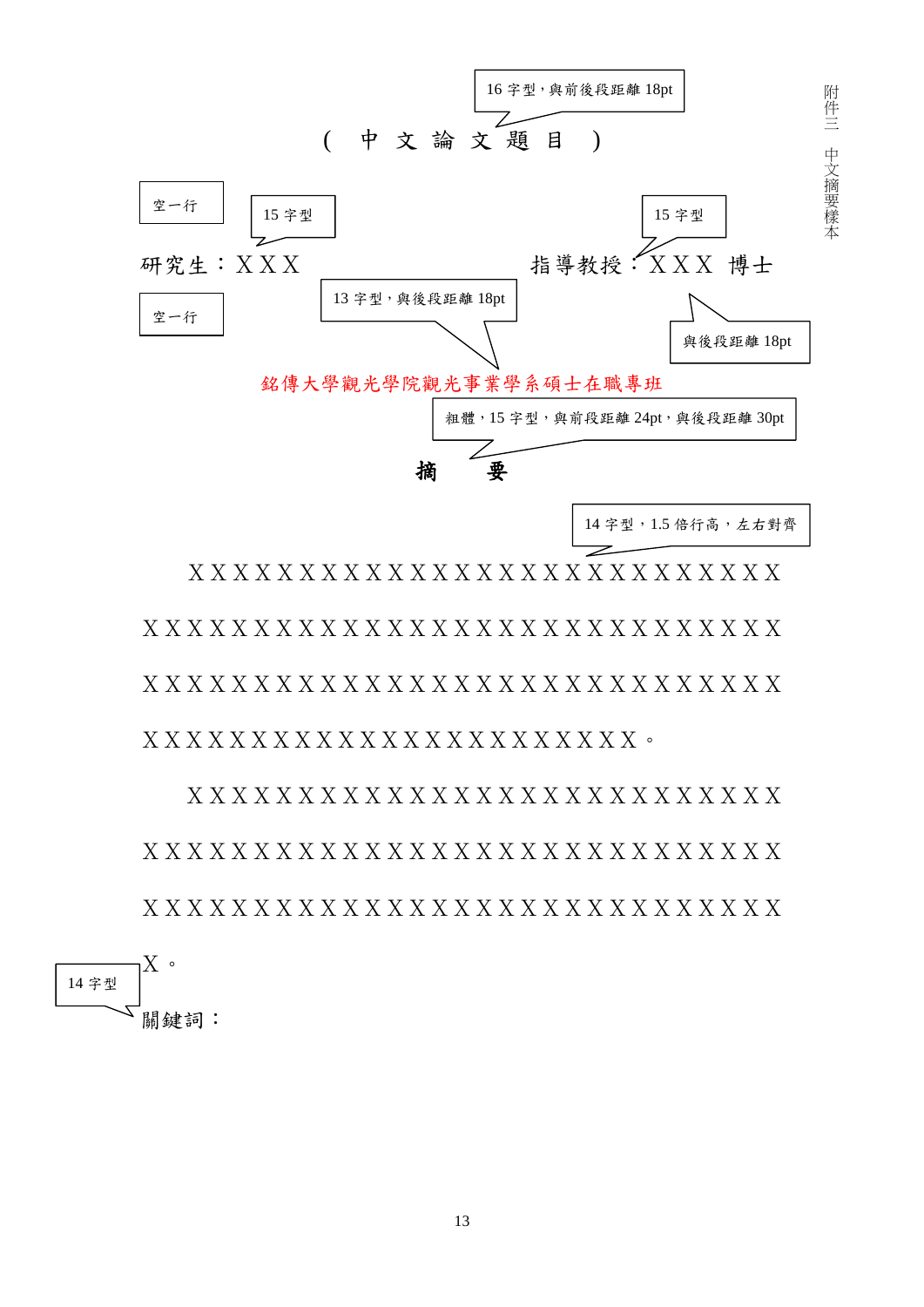

**ABSTRACT**

14 字型,1.5 倍行高,左右對齊

, 15 字型, 與前段距離 24pt, 與後段距離 30pt

 This paper discusses xxxxxxxxxxxxxxxxxxxxxxxxxxxxxxxxxxx xxxxxxxxxxxxxxxxxxxxxxxxxxxxxxxxxxxxxxxxxxxxxxxxxxxxxxxxxxx xxxxxxxxxxxxxxxxxxxxxxxxxxxxxxxxxxxxxxxxxxxxxxxxxxxxxxxxxxx xxxxxxxxxxxxxxxxxxxxxxxxxxxxxxxxxxxxxxxxxxxxxxxxxxxxxxxxxxx xxxxxxxxxxxxxxxxxxxxxxxxxxxxxxxxxxxxxxxxxxxxxxxxxxxxxxxxxxx xxxxxxxxxxxxxxxxxxxxxxxxxxxxxxxxxxxxxxxxxxxxxxxxxxxxxxxxxxx xxxxx

Key word: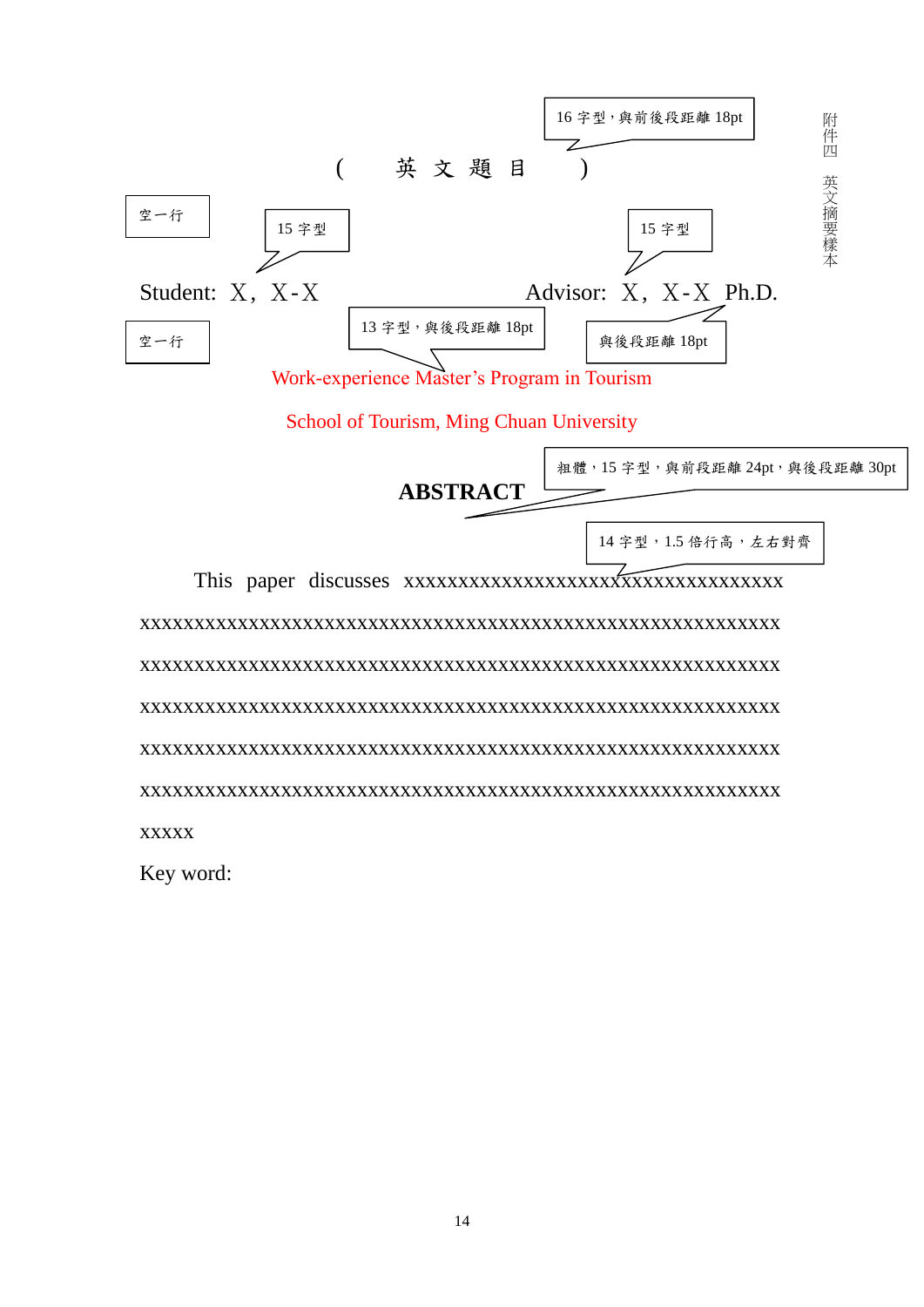

空一行

附 件 五 誌 謝 樣 本

 XXXXXXXXXXXXXXXXXXXXXXXXXXX XXXXXXXXXXXXXXXXXXXXXXXXXXXXX XXXXXXXXXXXXXXXXXXXXXXX。

 XXXXXXXXXXXXXXXXXXXXXXXXXXX XXXXXXXXXXXXXXXXXXXXXXXXXXXXX XXXXXXXXXXXXXXXXXXXXXXXXXXXXX XXXXXXXXXXXXXXXXXXXXXXXXXXXXX XXXXXXXXXXXXXXXXXXXXXXX。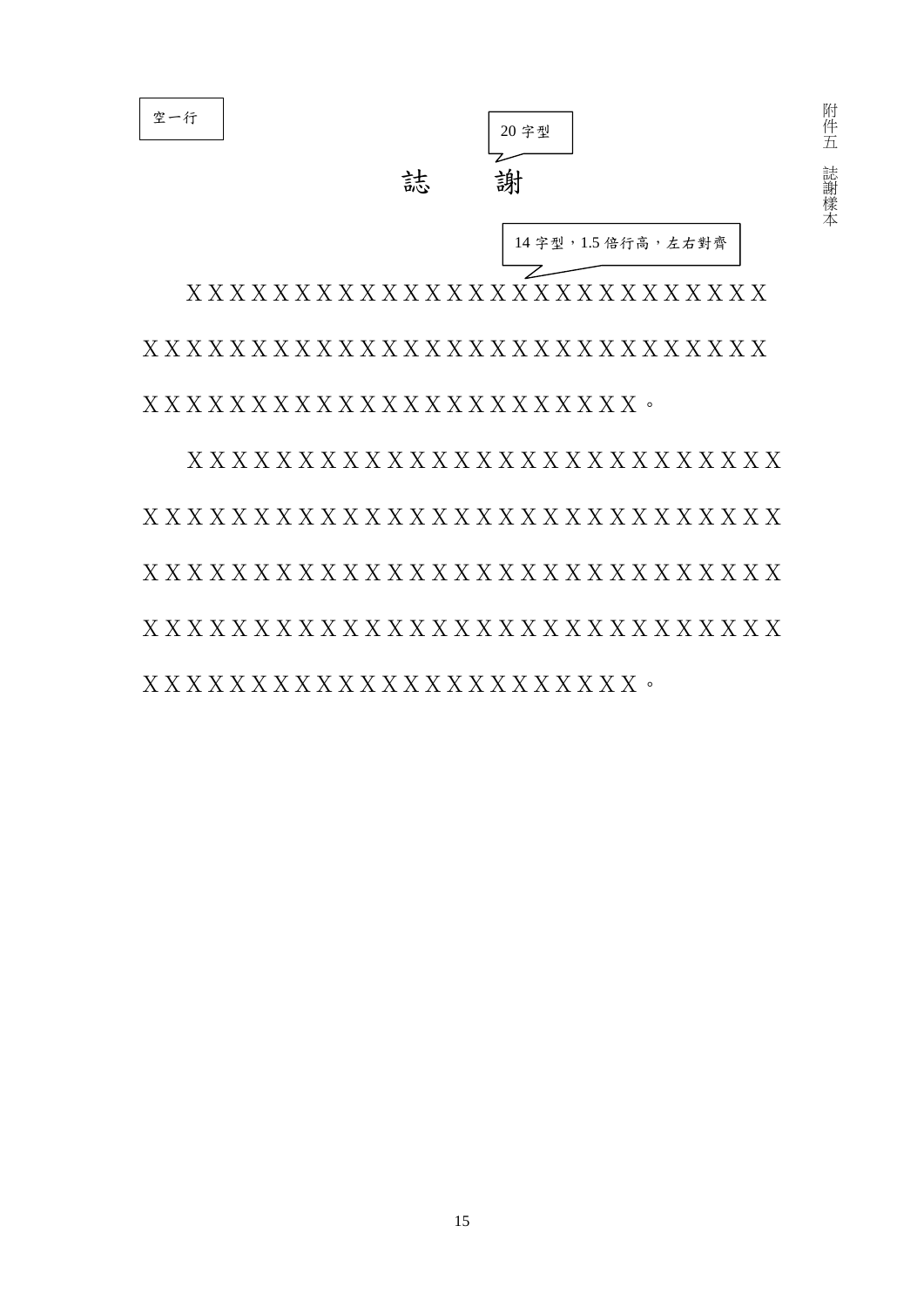|         |     | 粗體, 16字型, 1.5 倍行高 |     |
|---------|-----|-------------------|-----|
|         |     | 目錄                |     |
|         |     |                   |     |
| 14 字型   |     |                   |     |
| 1.5 倍行高 |     |                   |     |
|         |     |                   |     |
|         |     |                   |     |
| 12 字型   |     |                   |     |
| 1.5 倍行  |     |                   |     |
|         |     |                   |     |
|         |     |                   |     |
|         |     |                   |     |
|         |     |                   | .22 |
|         |     |                   |     |
|         |     |                   |     |
|         | 第四節 |                   |     |
|         | 第五節 |                   |     |
|         | 第六節 |                   |     |
|         | 第七節 |                   |     |
|         |     |                   |     |
|         |     |                   |     |
|         |     |                   |     |

第一節 第二節

第三節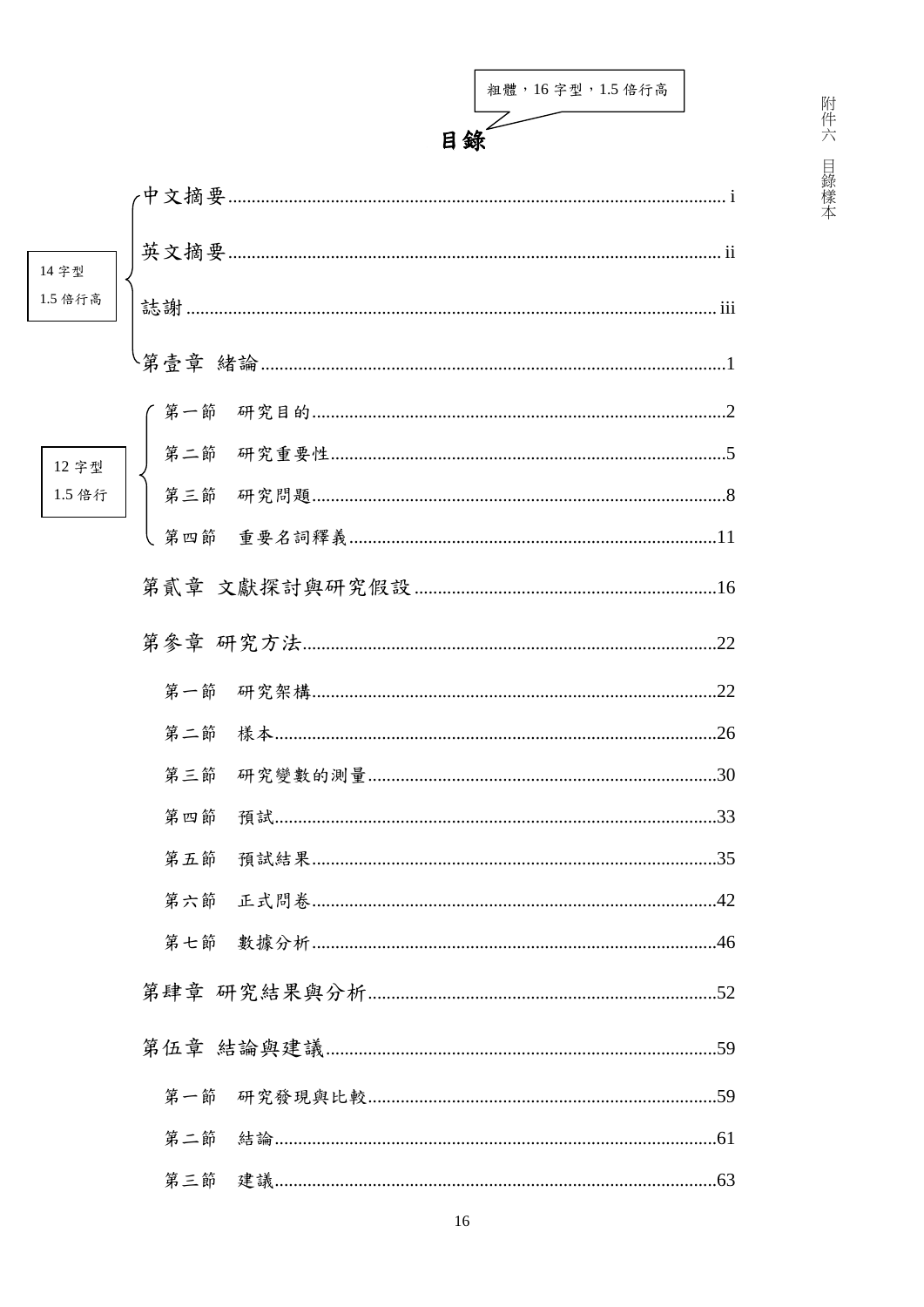| 附錄 |  |
|----|--|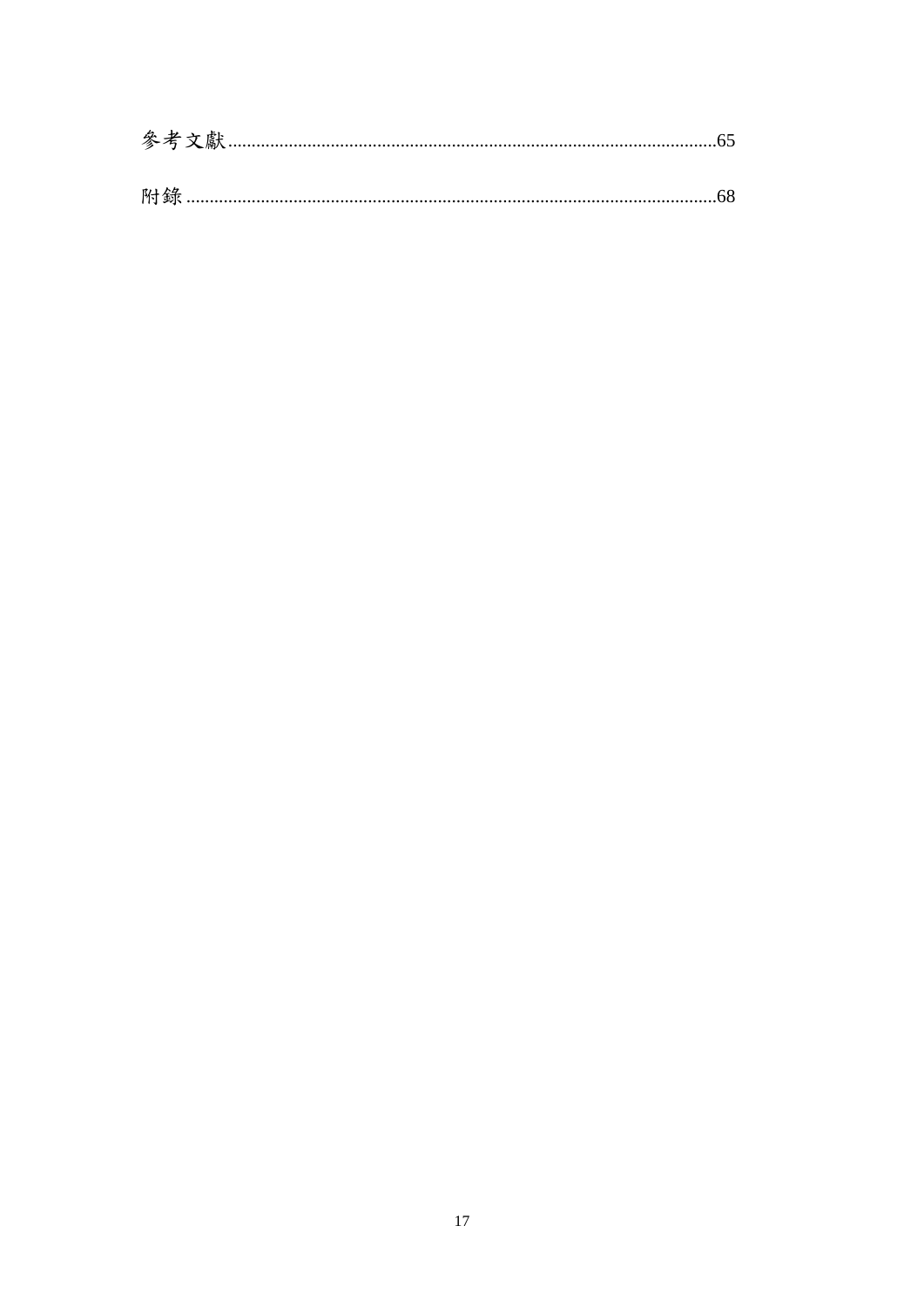| 粗體, 16字型, 1.5 倍行高, 與後段距離 18pt |    |
|-------------------------------|----|
| 表目錄<br>12 字型<br>1.5 倍行高       |    |
|                               |    |
|                               | 22 |
|                               | 36 |
|                               | 45 |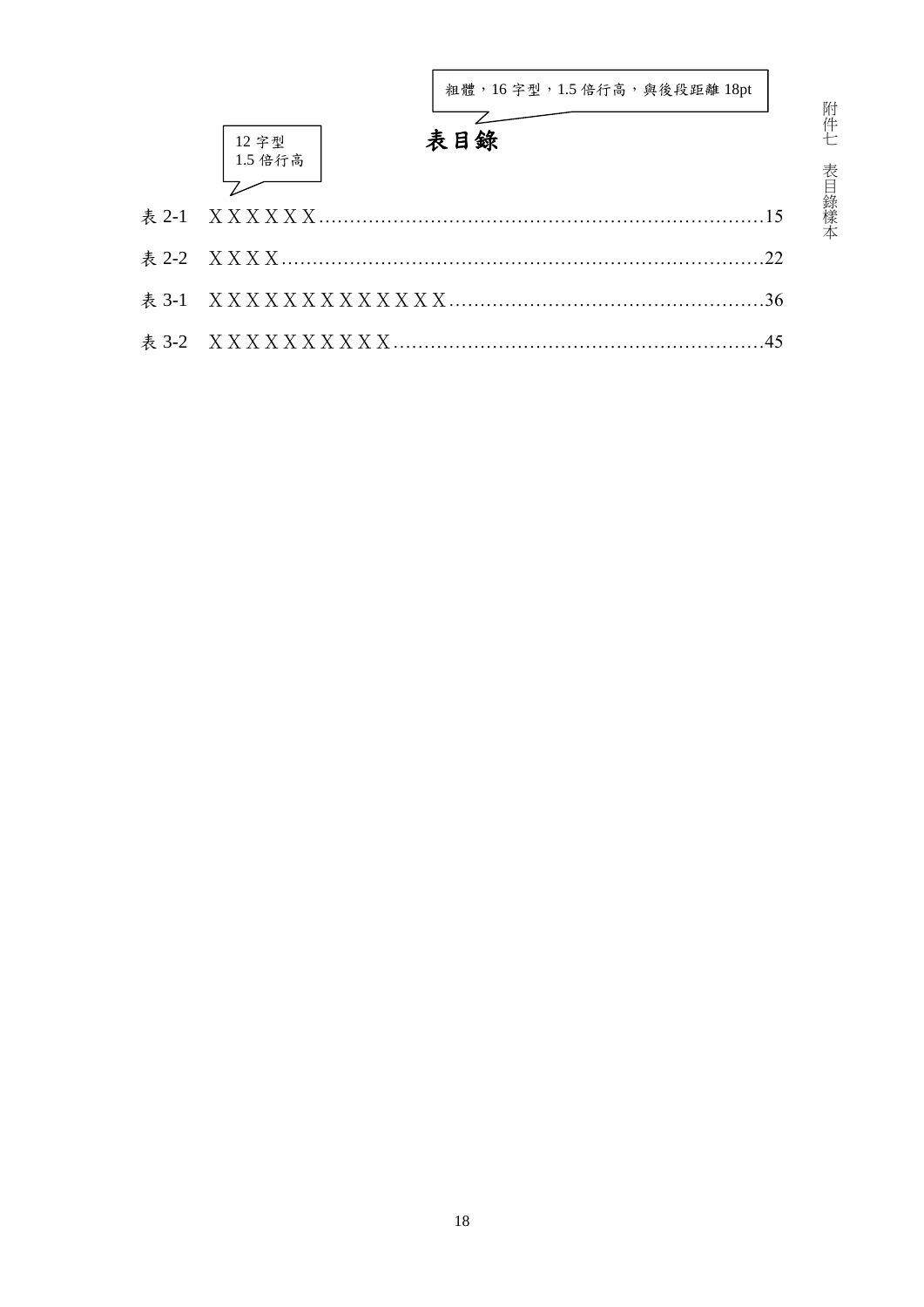本

|       | 粗體, 16字型, 1.5 倍行高, 與後段距離 18pt |
|-------|-------------------------------|
|       | 圖目錄<br>12 字型<br>1.5 倍行高       |
|       |                               |
|       |                               |
|       |                               |
|       |                               |
|       |                               |
|       | .20                           |
| 圖 3-1 | 23                            |